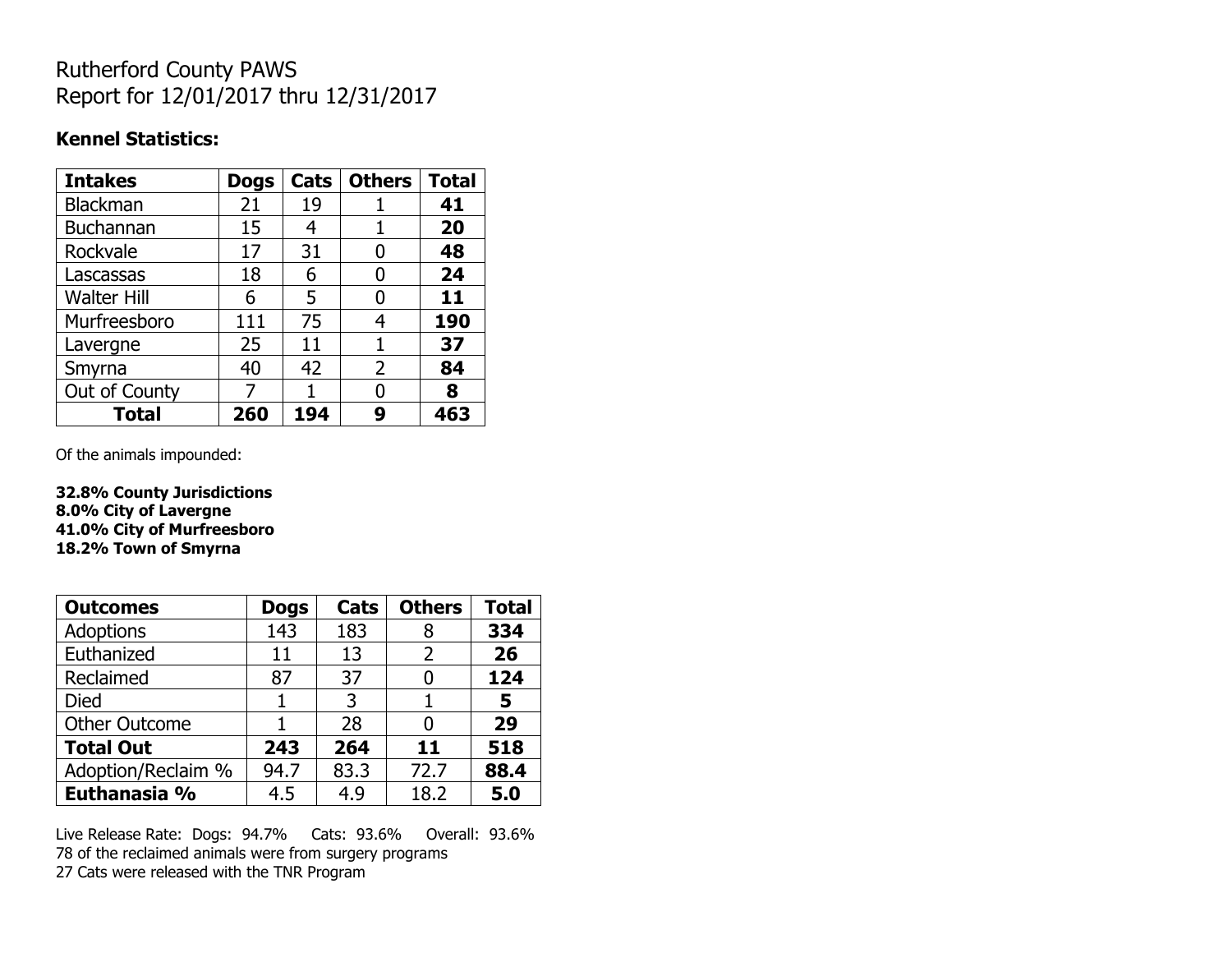Animals left in shelter on 12/31/2017: 90

2262 People visited the shelter looking for a lost /new pet.

1567 Logged calls/voice mails for the month.

### **Activity Report by Jurisdiction:**

| Zones        | <b>Calls Received</b> | Calls Completed |
|--------------|-----------------------|-----------------|
| Blackman     | 158                   | 163             |
| Buchannan    | 123                   | 124             |
| Lavergne     | 216                   | 220             |
| Lascassas    | 103                   | 107             |
| Murfreesboro | 560                   | 572             |
| Rockvale     | 160                   | 168             |
| Smyrna       | 282                   | 289             |
| Walter Hill  | 60                    | 65              |
| Out of Area  | 19                    | 21              |
| <b>Total</b> | 1681                  | 1729            |

37.0% County Jurisdictions 12.9% City of Lavergne 33.3% City of Murfreesboro 16.8% Town of Smyrna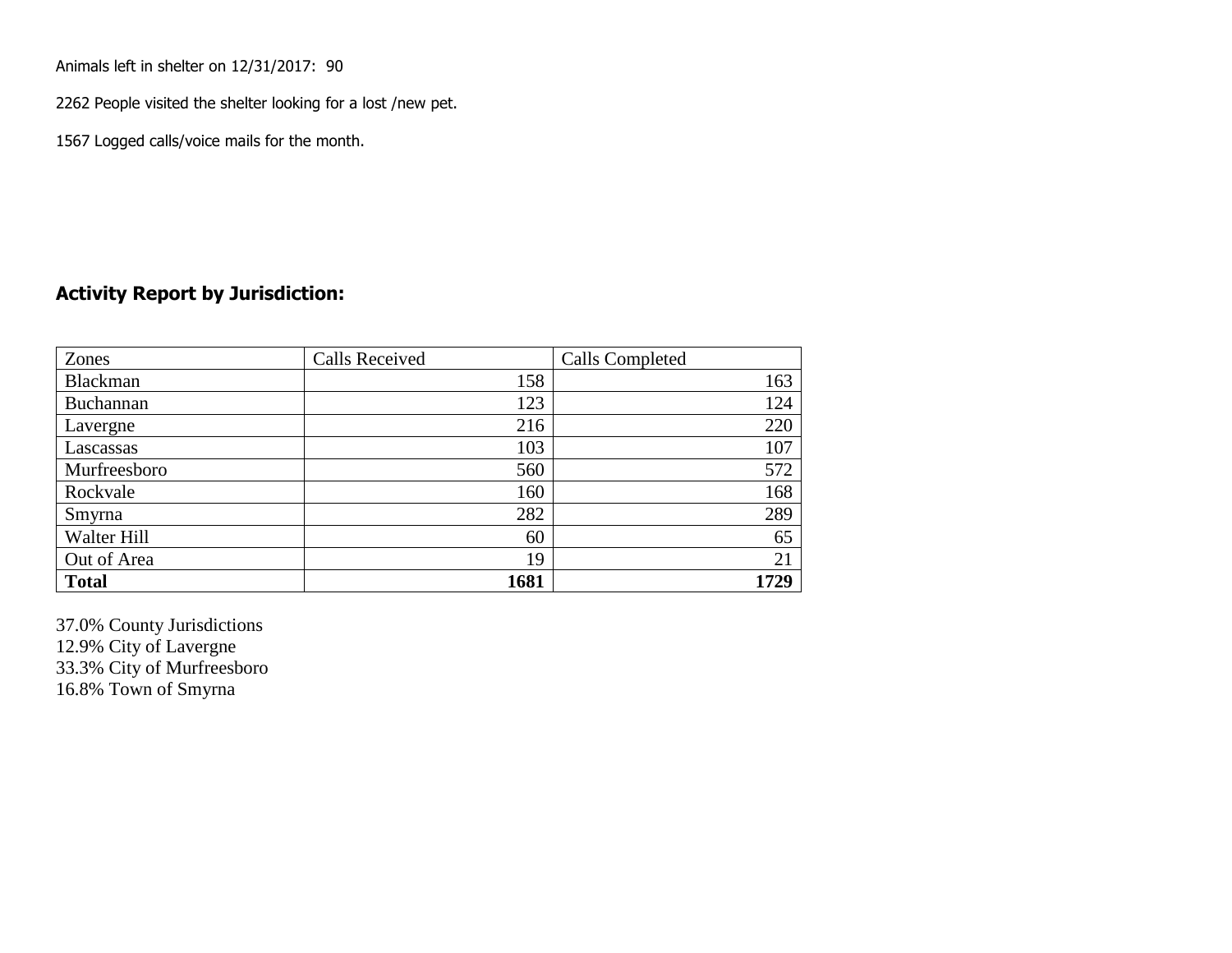## **Mileage:**

| <b>Officer</b> | <b>Miles</b> |
|----------------|--------------|
| 423            | 1853         |
| 425            | 2124         |
| 426            | 1817         |
| 427            | 938          |
| 428            | 1281         |
| 429            | 127          |
| 430            | 893          |
| 432            | 1308         |
| 437            | 1167         |
|                |              |
|                |              |
|                |              |
|                |              |
|                |              |
|                |              |
|                |              |
|                |              |
| <b>Total</b>   | 11507        |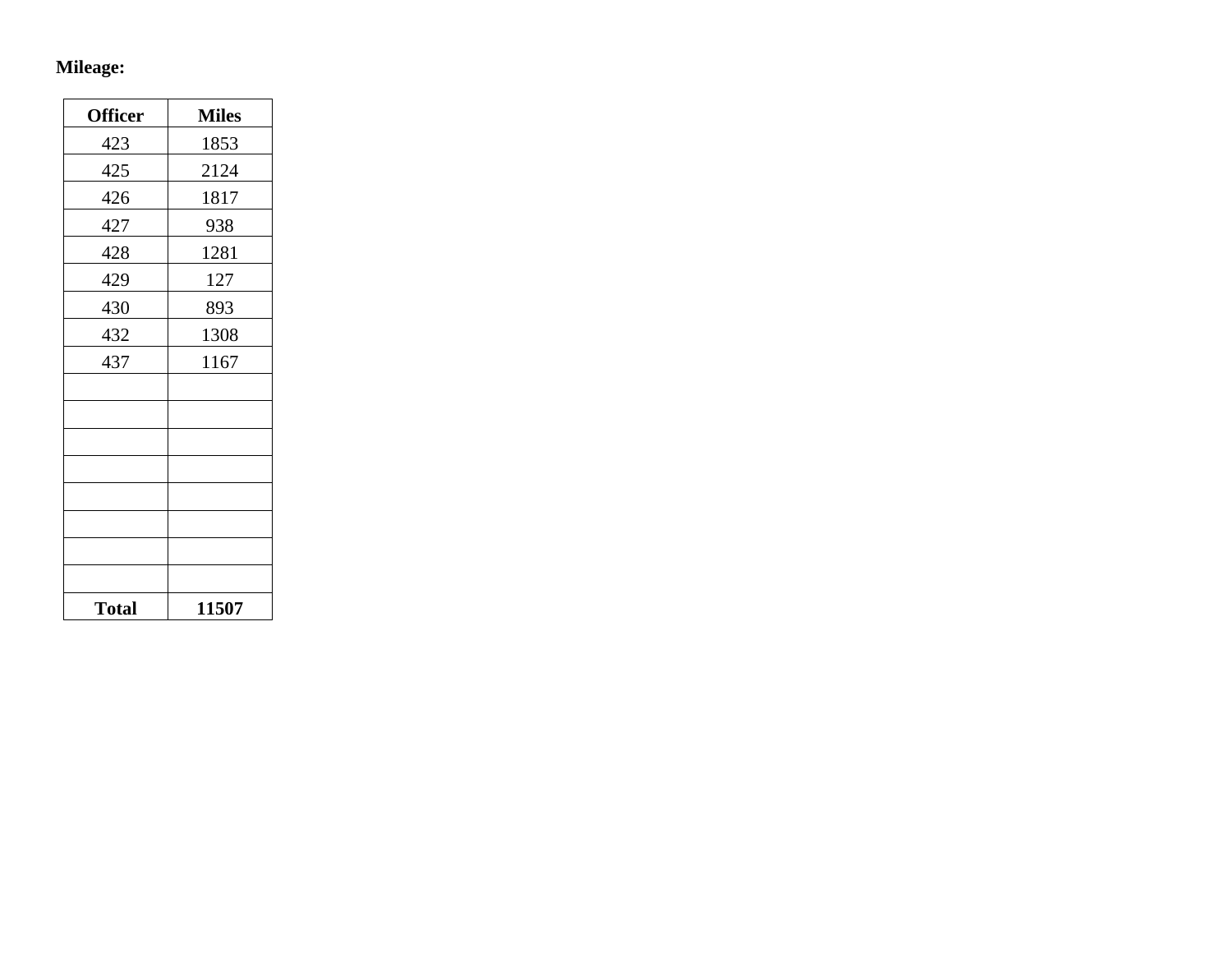# Fiscal Year-to-Date Report 07/01/2017 thru 12/31/2017

### **Kennel Statistics:**

| <b>Intakes</b>     | <b>Dogs</b> | Cats | <b>Others</b> | <b>Total</b> |
|--------------------|-------------|------|---------------|--------------|
| Blackman           | 127         | 114  | 7             | 248          |
| <b>Buchannan</b>   | 90          | 74   | 18            | 182          |
| Rockvale           | 95          | 166  | 11            | 272          |
| Lascassas          | 77          | 205  | 8             | 290          |
| <b>Walter Hill</b> | 50          | 99   | 1             | 150          |
| Murfreesboro       | 714         | 923  | 67            | 1704         |
| Lavergne           | 169         | 198  | 9             | 376          |
| Smyrna             | 213         | 361  | 25            | 599          |
| Out of County      | 34          | 23   | 1             | 58           |
| <b>Total</b>       | 1569        | 2163 | 147           | 3879         |

Of the animals impounded since July 01:

**30.9% County Jurisdictions 9.7% City of Lavergne 43.9% City of Murfreesboro**

**15.5% Town of Smyrna**

| <b>Outcomes</b>      | <b>Dogs</b> | Cats | <b>Others</b> | <b>Total</b> |
|----------------------|-------------|------|---------------|--------------|
| <b>Adoptions</b>     | 882         | 1190 | 54            | 2126         |
| Euthanized           | 125         | 171  | 23            | 319          |
| Reclaimed            | 541         | 282  | 3             | 826          |
| <b>Died</b>          | 14          | 93   | 9             | 116          |
| <b>Other Outcome</b> | 15          | 487  | 64            | 566          |
| <b>Total Out</b>     | 1577        | 2223 | 153           | 3953         |
| Adoption/Reclaim %   | 90.2        | 66.2 | 37.3          | 74.7         |
| Euthanasia %         | 7.9         | 7.7  | 15.0          | 8.1          |

Live Release Rate: 88.1%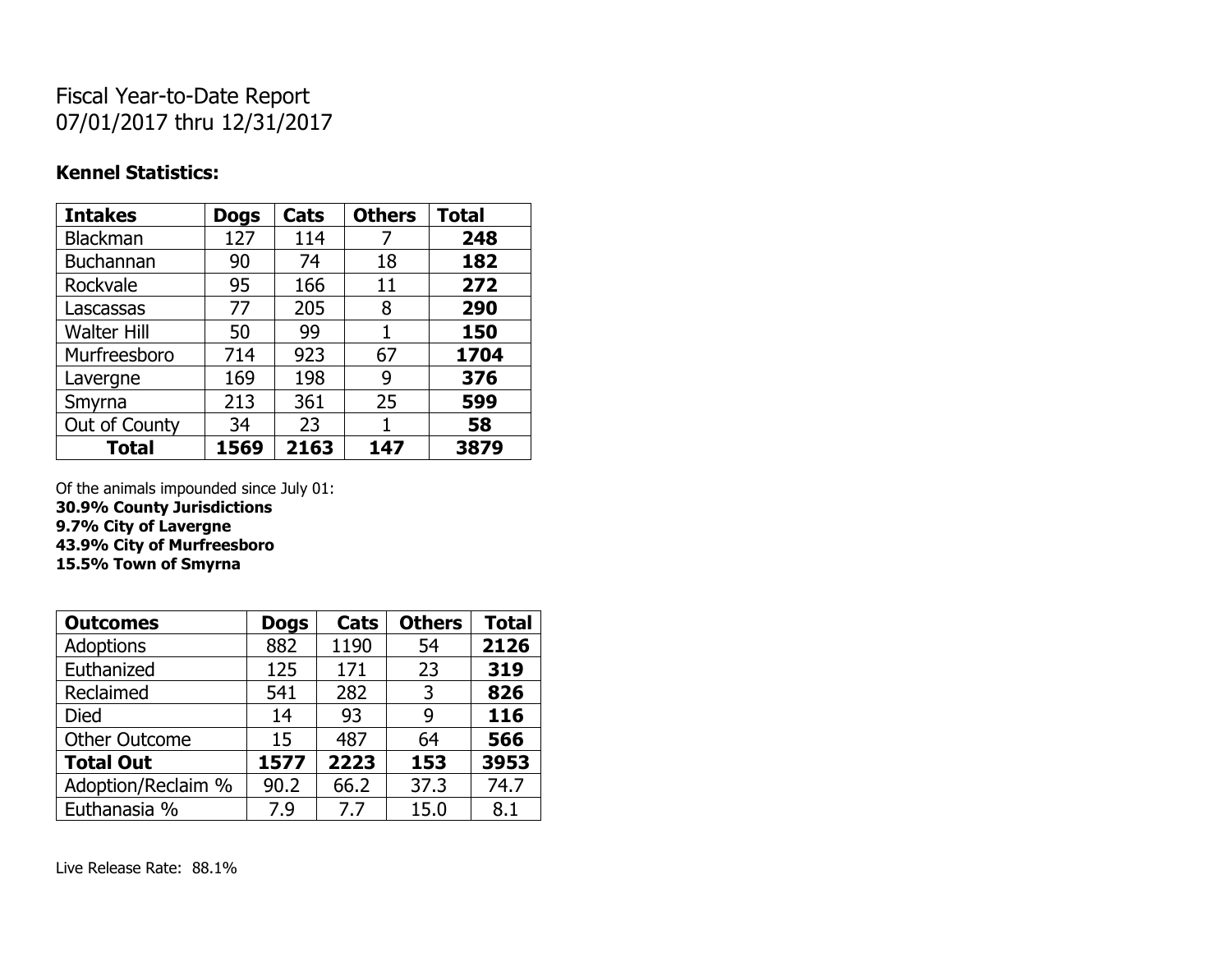10078 People have visited the shelter since July 01, 2017 looking for a lost /new pet.

11574 Logged calls/voice mails since July 01, 2017.

## **Activity Report by Jurisdiction:**

| Zones           | <b>Calls Received</b> | <b>Calls Completed</b> |
|-----------------|-----------------------|------------------------|
| <b>Blackman</b> | 1216                  | 1224                   |
| Buchannan       | 794                   | 793                    |
| Lavergne        | 1479                  | 1483                   |
| Lascassas       | 773                   | 781                    |
| Murfreesboro    | 3607                  | 3622                   |
| Rockvale        | 818                   | 828                    |
| Smyrna          | 1361                  | 1368                   |
| Walter Hill     | 551                   | 555                    |
| Out of Area     | 110                   | 112                    |
| <b>Total</b>    | 10709                 | 10766                  |

39.8% County Jurisdictions 13.8% City of Lavergne 33.7% City of Murfreesboro 12.7% Town of Smyrna